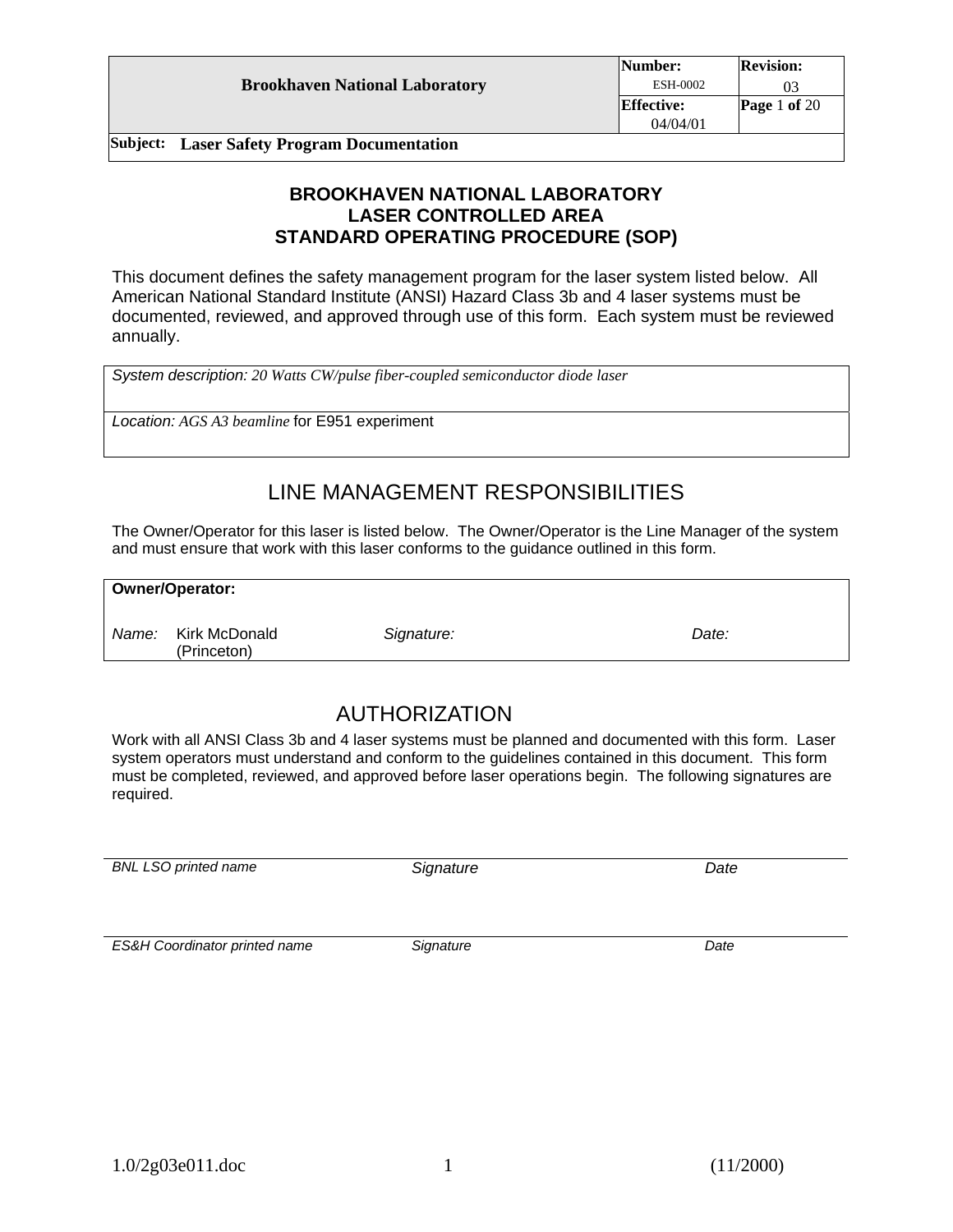| Number: | <b>BNL Laser 01</b> | <b>Revision:</b> |  | <b>Effective:</b> | 06/01/00 | Page 2 of $20$ |
|---------|---------------------|------------------|--|-------------------|----------|----------------|
|---------|---------------------|------------------|--|-------------------|----------|----------------|

|                                 | <b>APPLICABLE LASER OPERATIONS</b> |                                   |
|---------------------------------|------------------------------------|-----------------------------------|
| x General Operation x Alignment | Service/Repair                     | Specific Operation x Fiber Optics |
|                                 |                                    |                                   |

# ANALYZE THE LASER SYSTEM HAZARDS

Hazard analysis requires information about the laser system characteristics and the configuration of the beam distribution system.

|                                 |                  |               | <b>LASER SYSTEM CHARACTERISTICS</b> |                           |                      |
|---------------------------------|------------------|---------------|-------------------------------------|---------------------------|----------------------|
| Laser Type<br>(Argon, CO2, etc) | Wavelengths      | ANSI<br>Class | Maximum<br>Power of<br>Energy/Pulse | Pulse Length              | Repetition<br>Rate   |
| Semiconductor<br>diode          | $808 \text{ nm}$ | IV            | 20 Watts<br>CW/peak                 | Variable, 15-<br>$150$ ns | $CW-1$<br><b>MHz</b> |

### **Cryogen Use**

Describe type, quantity, and use.

none

#### **Chemicals & Compressed Gasses**

Describe type, quantity, and use.

none

#### **Electrical Hazards**

Description *(Describe the power supply to the system).* 

CW operation – 4 volt dc with 20 Amp maximum current.

Pulsed operation – external trigger at 1 MHz repetition rate with a bunch length (gate width) of 16 microsecond. Trigger runs at one bunch per 5 minutes. Pulse width is set at 150 ns, therefore the duty cycle is 15 %.

#### **Other Special Equipment**

Description *(Equipment used with the laser(s)).* 

A Labview interfaced PC controller for the current pulser.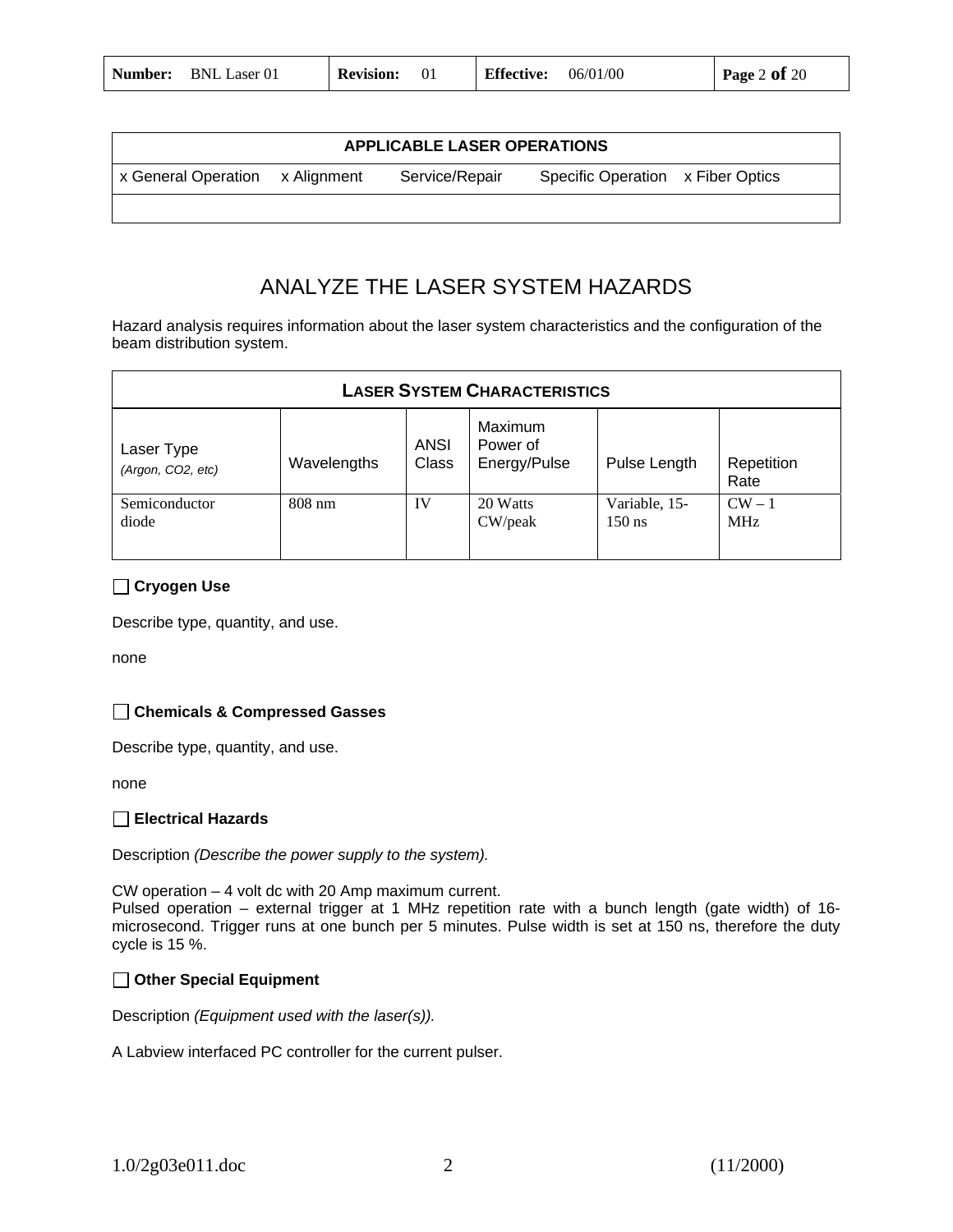| Number: | <b>BNL Laser 01</b> | <b>Revision:</b> |  | <b>Effective:</b> | 06/01/00 | Page $3$ of $20$ |
|---------|---------------------|------------------|--|-------------------|----------|------------------|
|---------|---------------------|------------------|--|-------------------|----------|------------------|

**Laser System Configuration**: Describe the system controls *(keys, switch panels, computer controls),* beam path and optics *(provide a functional/block diagram for complicated beam paths)*.

This diode laser itself does not have an ON/OFF power switch. It is driven by a current pulse source, which is remotely controlled using a Labview interface on a local PC. Because of the potential radiation hazard during beam runs within the vicinity of the equipment, the operators access and control the local PC through PC-Anywhere or a Virtual-Network-Interface from a remote PC. Therefore, a remote PC actually controls the laser. The laser itself is in a sealed package, together with the heat sink it is enclosed in an aluminum housing shown in Figure 1.



Figure 1

Layout of the optical beam transport in the A3 beamline for experiment E951 is shown in Figure 2 and Figure 3. The thin red line is the fiber optics line and the thick solid red line is the optical beam propagating in free space. The laser beam is fiber-coupled into the radiological controlled area where it is diverged at a full opening angle of 23 degree at the fiber output end. A lens then collimates the diverged light to an area of 6 inch in diameter. A mirror steered the optical beam to a diagnostic port near the mercury target area. The fiber coupling terminates at the lens where the light then travels unenclosed with a spatial beam diameter of 6 inch in diameter and exits through the radiation shielded wall where it terminates on a telescope/CCD camera arrangement. The spatial size of the laser beam is converged to 2-3 inch in diameter at the entrance aperture of the telescope. A second telescope/CCD views the window of the target continuously in real time on an off-axis optical beam path – green/yellow line, no laser light propagates in this beam path.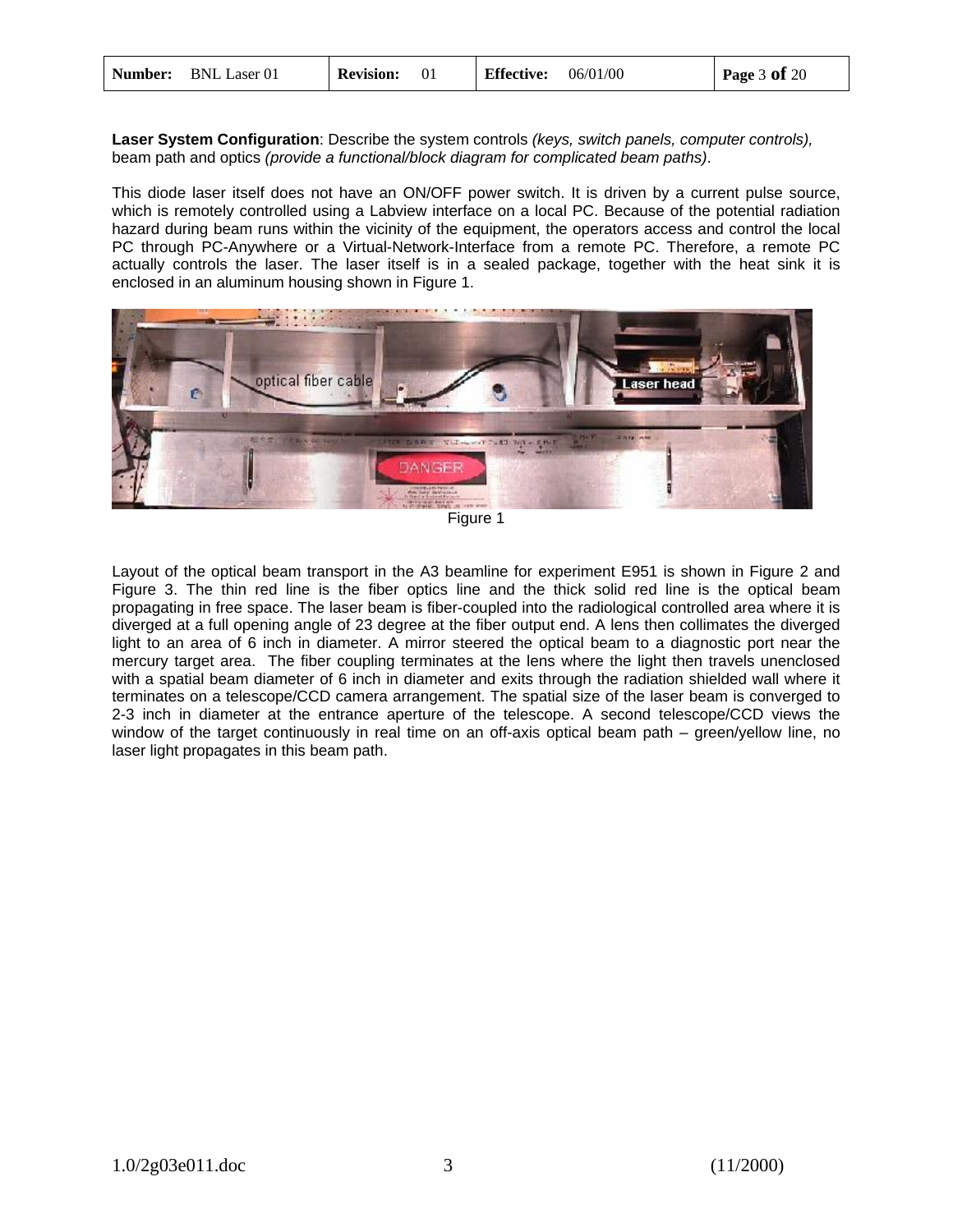

Figure 2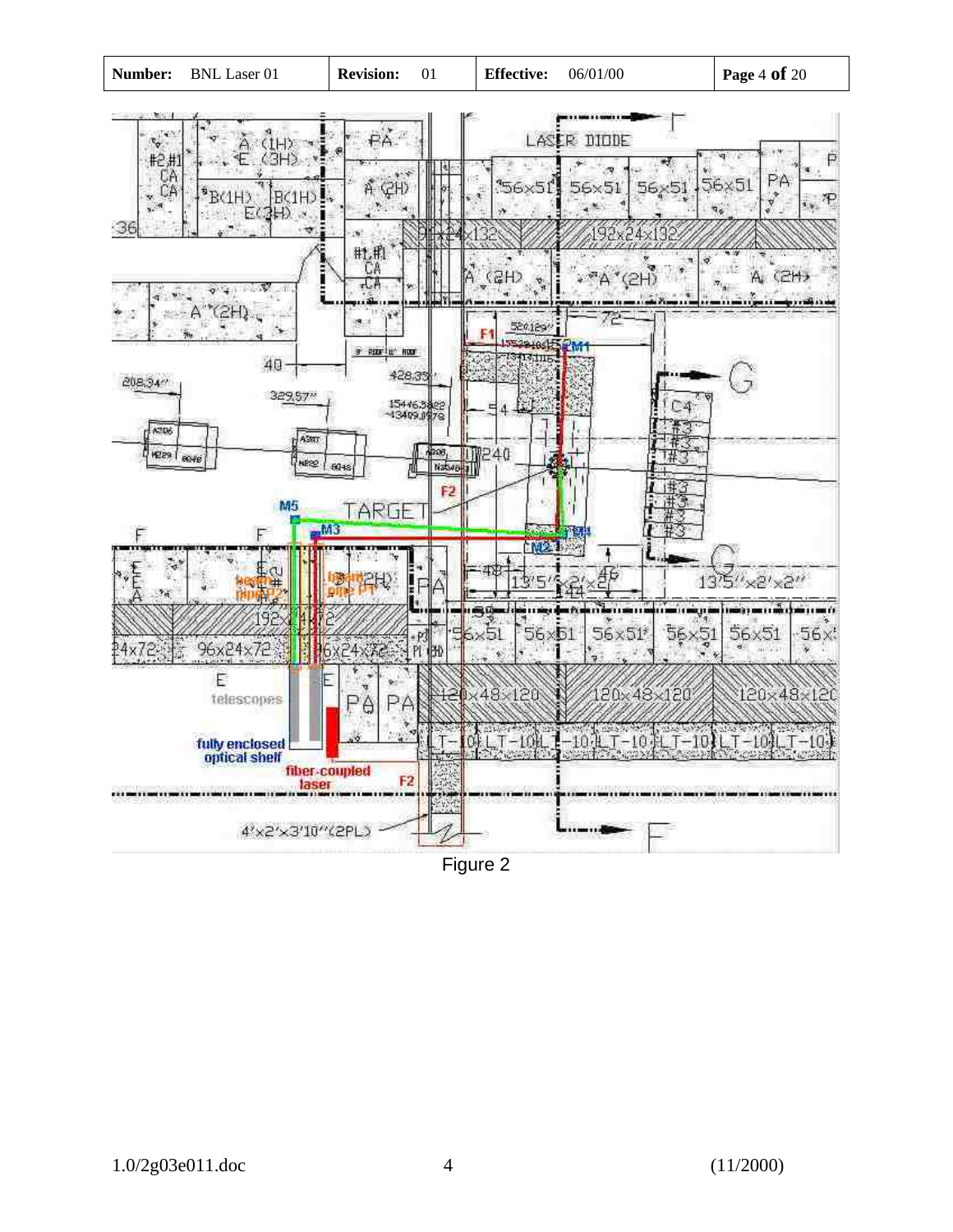|  | <b>Number:</b> BNL Laser 01 | <b>Revision:</b> |  | <b>Effective:</b> | 06/01/00 | Page 5 of $20$ |
|--|-----------------------------|------------------|--|-------------------|----------|----------------|
|--|-----------------------------|------------------|--|-------------------|----------|----------------|



# DEVELOP CONTROLS IDENTIFY ES&H STANDARDS

Recognition, evaluation, and control of laser hazards are governed by the following documents.

**American National Standards Institute (ANSI) Standard for Safe Use of Lasers;** (ANSI Z136.1-2000)

**Laser Safety Subject Area** 

**Brookhaven National Laboratory Environment Safety and Health Standard: 1.5.3 INTERLOCK SAFETY FOR PROTECTION OF PERSONNEL**

|                           | <b>ENGINEERING CONTROLS</b>     |       |
|---------------------------|---------------------------------|-------|
| x Beam Enclosures         | x Protective Housing Interlocks | Other |
| x Beam Stop or Attenuator | $\Box$ Key Controls             |       |
| Activation Warning System | Other Interlocks                |       |
| Ventilation               | <b>Emission Delay</b>           |       |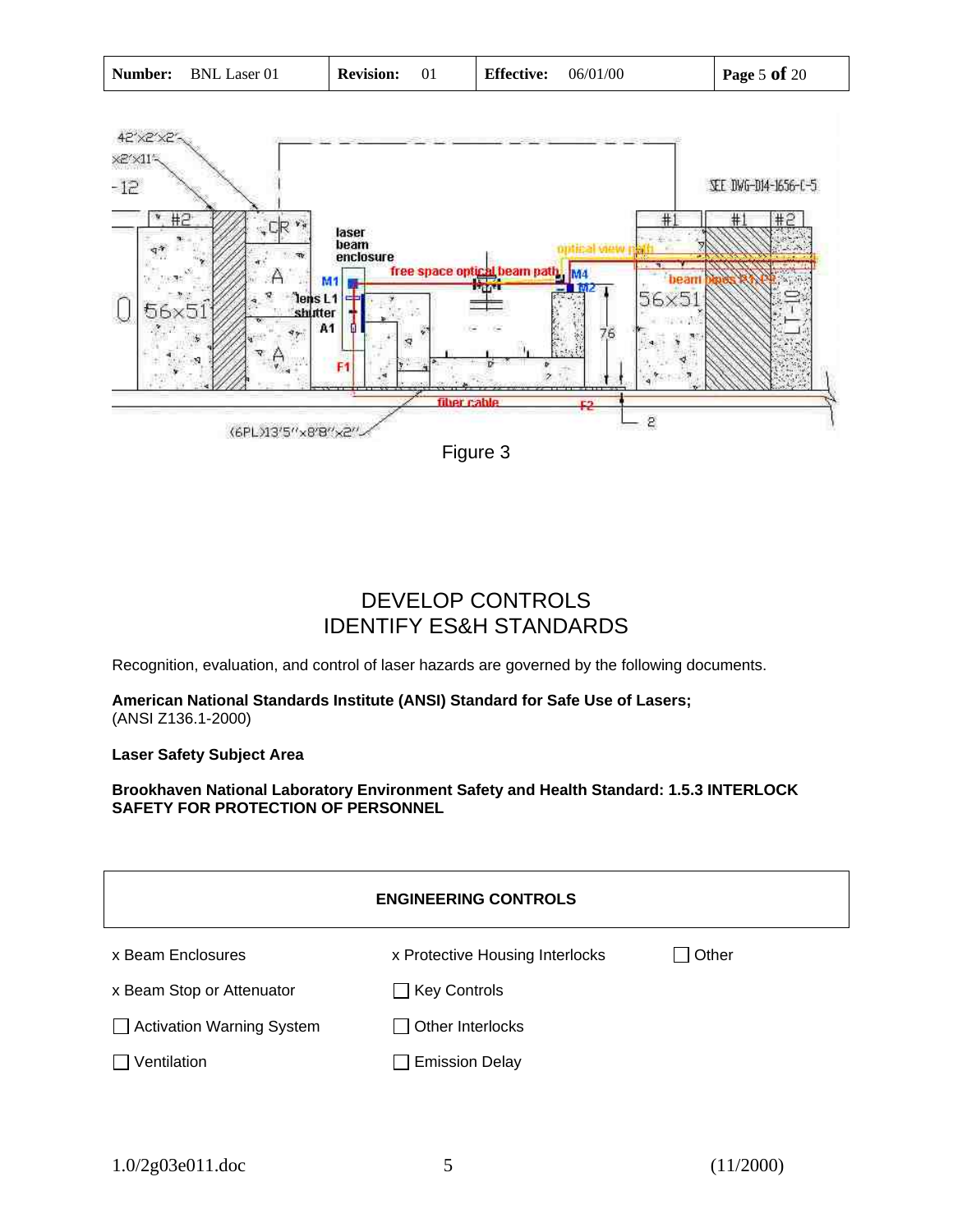| <b>Number:</b> BNL Laser 01 | <b>Revision:</b> | 06/01/00<br><b>Effective:</b> | Page 6 of $20$ |
|-----------------------------|------------------|-------------------------------|----------------|
|-----------------------------|------------------|-------------------------------|----------------|

Describe each of the controls in the space provided below this text. Interlocks and alarm systems must have a design review and must be operationally tested every six months. Controls incorporated by the laser manufacturer may be referenced in the manuals for these devices. **Attach a copy of the design review documentation and a written testing protocol. Attach or keep elsewhere any completed interlock testing checklists to document the testing history.** 

#### Engineering Controls Description:

This laser is of Class IV when it operates in CW mode (maximum of 15 Watts), a high current dc power supply is required. When it is operated in the pulsed mode (peak power of 15 Watts in 150 ns pulse width at 1 Hz repetition rate), its classification is lowered to Class IIIb. The laser will not be operated in CW anytime during the experiment and no high current dc power supply is provided. To lower the laser radiation hazard during beam alignment, a low power (1 mWatt) CW red laser diode (Class II laser) is used to align all optics. A metal beam enclosure is placed at the location where the fiber cable couples to the free space optics where laser beam is diverged to the eye level position. A laser interlocked beam shutter is placed at the exit end of the fiber cable. The shutter is interlocked to the entrance gate of the A3 beamline. The location of the interlock switch and the activation button is shown in Figure 4.

To satisfy the laser safety requirement of the AGS operation at the A3 beamline, all optics will be aligned with a Class II laser. For a one-time entrance only (a period of half to one hour), a laser operator will be allowed to enter the A3 cave to perform a final laser beam alignment using the pulsed IR laser under a special Control access mode granted by the AGS safety committee. The laser operator will perform the section 3 of the laser beam alignment inside the cave in the Control access mode with a gate watcher. After final laser beam alignment, upon the exit of the laser operator through the A3 gate, the special Control access mode is terminated. The IR laser can not and will not be operated until A3 cave is ready for proton beam and has went through the Control access procedure. To satisfy such a requirement, the driver of the IR laser and the laser shutter are interlocked to the reset switch of the outer gate. The dry contact (AGS provide) on the reset switch of the outer gate remains open, that is the laser remains disable at all time, until A3 cave is ready for particle beam. When the operation of the gate is in Restricted or Control access modes, the reset contact is open and the laser is disabled.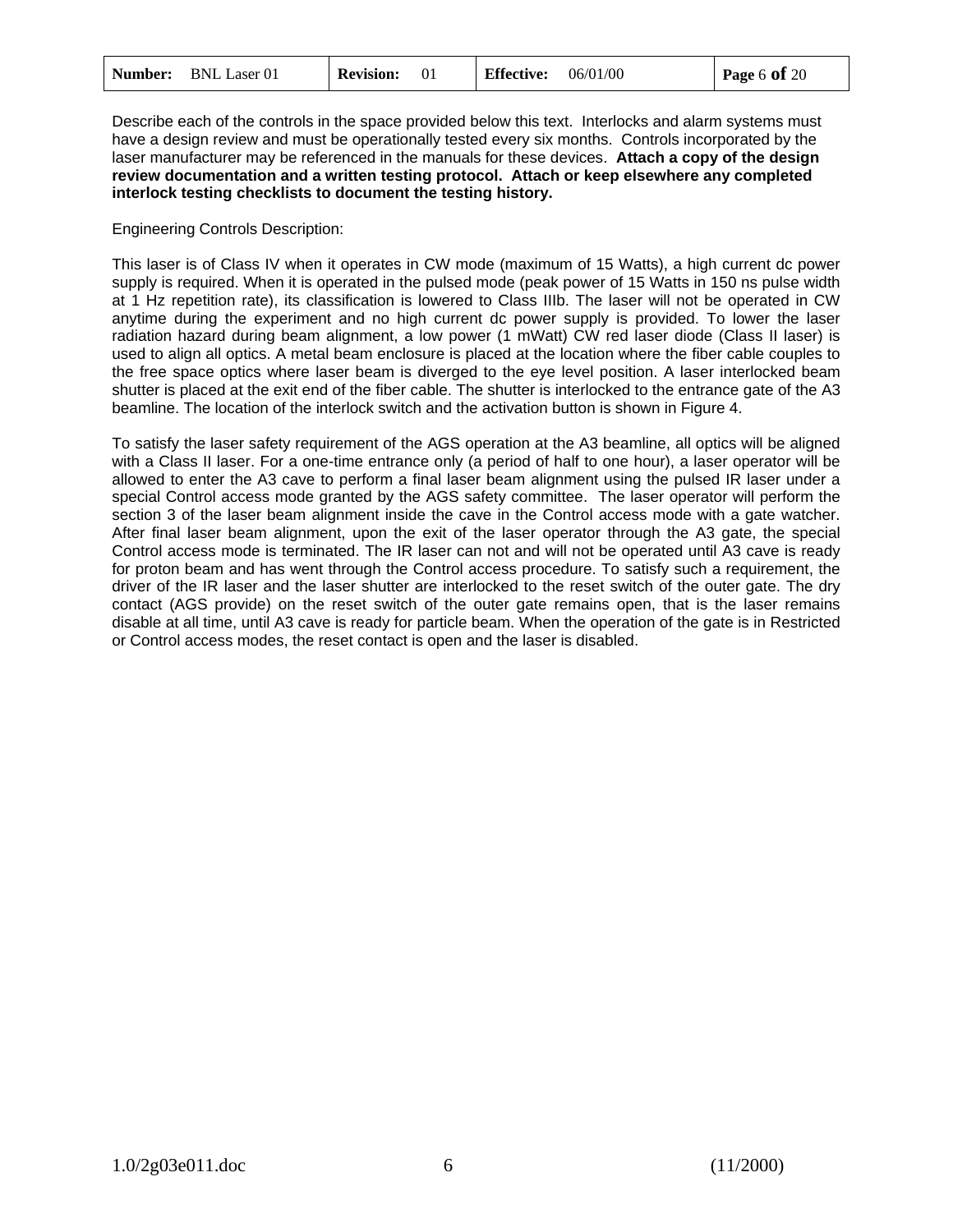



In preparing the laser system for the experiment run, the operation of the laser (and shutter) interlock is described in the following. After CA personnel went through the Control access procedure of the A3 cave and the reset switch of the outer gate has been activated by the operator in the AGS control room,

- 1. Interlock the laser-controlled area by pushing external interlock button on SW2 once, appropriate LEDs will light up on SW2 and SW4. The laser shutter is now enabled and the IR laser can then be powered.
- 2. To open the laser shutter, push SW4 once. Appropriate indicator lights will light up on SW2 and SW4. A flashing laser warning sign at the vicinity of SW4 will be turned on when laser light is emitting.
- 3. Upon completion of the experiment, turn laser off and push SW4 once. Also, the laser power will be disabled when the reset switch is open.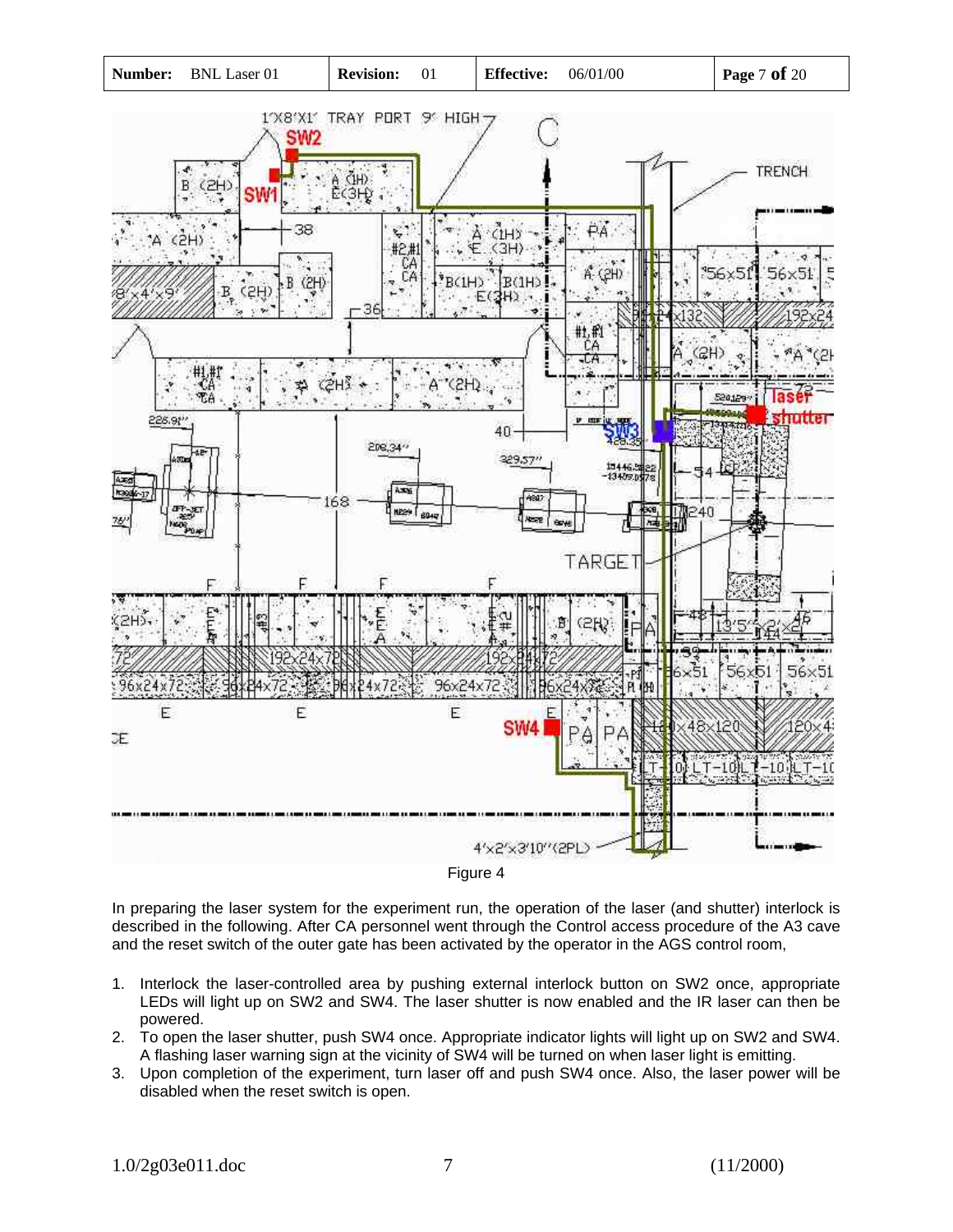| <b>Number:</b> BNL Laser 01 | <b>Revision:</b> 01 | <b>Effective:</b>              | 06/01/00 | <b>Page 8 of 20</b> |
|-----------------------------|---------------------|--------------------------------|----------|---------------------|
|                             |                     |                                |          |                     |
|                             |                     |                                |          |                     |
|                             |                     | <b>ADMINISTRATIVE CONTROLS</b> |          |                     |

| x Laser Controlled Area x Signs | x Labels | $\Box$ Operating Limits                                                                                                                                                                             |  |
|---------------------------------|----------|-----------------------------------------------------------------------------------------------------------------------------------------------------------------------------------------------------|--|
|                                 |          | The format and wording of laser signs and labels are mandated by BNL and ANSI standards. Only the<br>standard signs are acceptable. Standard signs are available from the BNL Laser Safety Officer. |  |
|                                 |          | وموام امتوجعوا ٨١١٥١ امرور ومبينوم والموروان بمبرور وامتصلوبو موالا ومناومنا امراما امتوامومات مربوط لمبيور متوموا ال                                                                               |  |

All lasers must have a standard label indicating the system's wavelength, power, and ANSI hazard class. Required labels must remain legible and attached. The manufacturer should label commercial systems.

#### **Standard Operating Procedures (SOP) are required for laser system operation, alignment, and maintenance. The SOPs need only contain the steps necessary to perform these tasks and identify when and where posting and personal protective equipment is required. SOPs must be approved by the BNL Laser Safety Officer and should be kept with this program documentation.**

#### Administrative Controls Description:

Laser warning labels are placed at the entrance gates of the A3 beamline. A flashing laser warning sign is placed at the vicinity of the optical setup around the East side of the A3 cave. The telescopes and the CCD cameras are enclosed in a metal frame. All E951 personnel are briefed about the laser hazard and the safe operation of the laser. At least one qualified laser operator should be at the control console when any one member of the E951 personnel operates the console. Laser beam alignment is done by qualified, trained, laser operators. In E951 experiment only two qualified laser operators, Thomas Tsang and Harold Kirk, are allowed to align and manipulate the optics.

There are 4 sections of optical alignment procedures.

The first procedure is proceeded from the beam pipe P1, where the telescope is located, to the fiber-optic assemble A1.

- 1. Shine a low power (1 mW ) red laser diode at the center of the beam pipe, P1, to the final turning mirror, M3.
- 2. Align red laser beam from M3 to M2.
- 3. Align red laser beam from M2 to M1.
- 4. Align red laser beam from M1 to the center of L1 and onto the center of the fiber-optic cable launch assembly, A1.
- 5. Plug the exit end of the beam pipe, P1, with metal disk.

The second procedure is proceeded from the fiber-optic assemble A1 back to the beam pipe P1.

- 6. Connect a fiber coupled 1 mW red laser diode to the entrance end of the jumper fiber cable F1.
- 7. Adjust the focusing of the lens L1 until an optimum focusing condition is obtained on P1.
- 8. Make any necessary mirror adjustment to center the beam on P1.

The third procedure is done using the IR laser operated in pulse mode. A laser operator is allowed to enter the cave in a special Control access mode with gate watcher

- 9. Interlock and secure the laser-controlled area. Wear laser protective goggles.
- 10. Disconnect the fiber-coupled red laser diode from fiber cable F1.
- 11. Connect fiber cable F2 to F1.
- 12. Operate the IR laser in pulse mode at –10 volt (5 Watt peak optical power output).
- 13. Make all necessary minor optical adjustment to send IR beam from A1 to the center of the beam pipe P1.
- 14. Confirm the beam alignment by viewing the IR beam using an IR fluorescence card or an IR handheld viewer.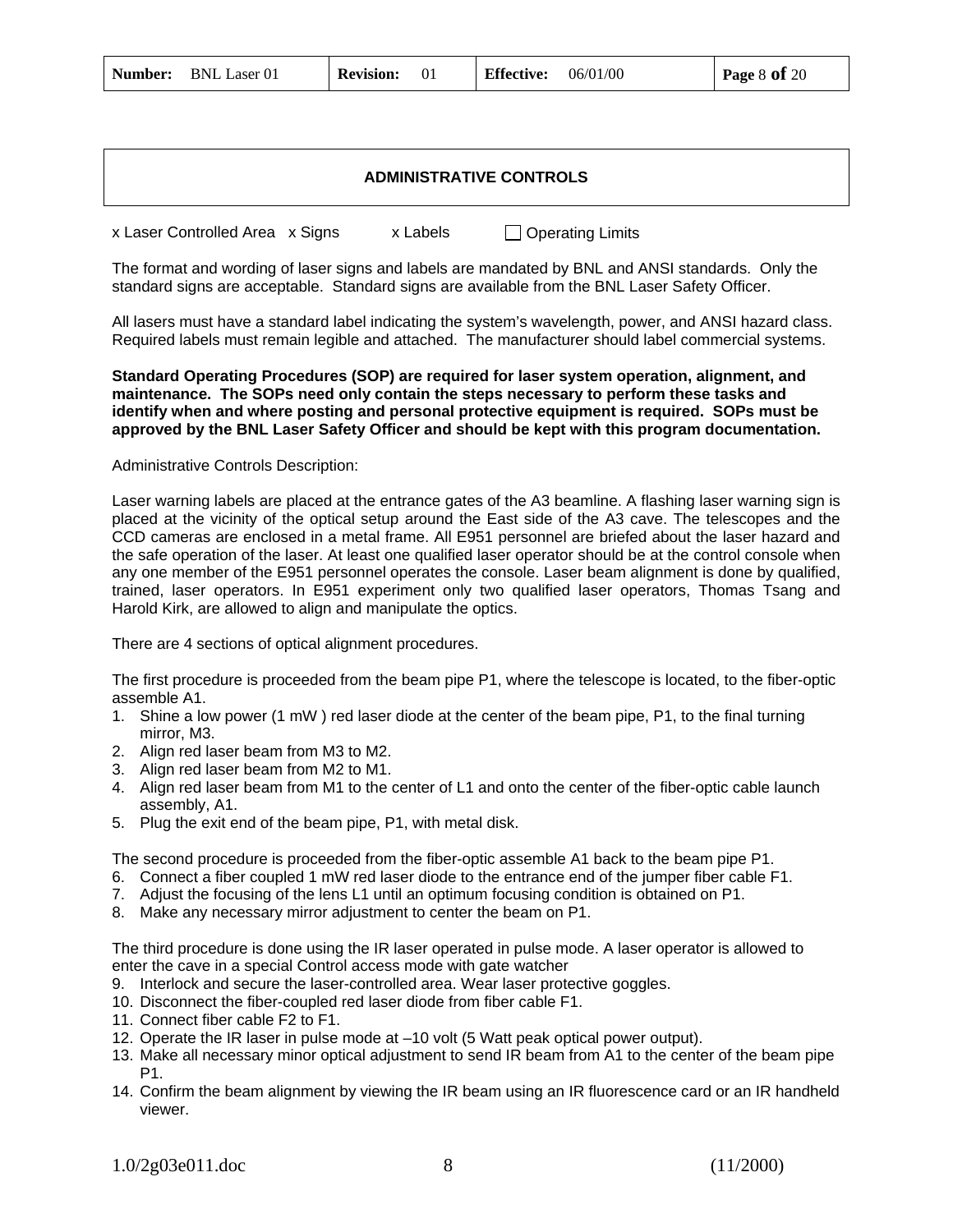|  | <b>Number:</b> BNL Laser 01 | <b>Revision:</b> |  | <b>Effective:</b> | 06/01/00 | Page $9$ of $20$ |
|--|-----------------------------|------------------|--|-------------------|----------|------------------|
|--|-----------------------------|------------------|--|-------------------|----------|------------------|

Laser alignment is done.

The last procedure is to align a second telescope for off-axis viewing the target window.

- 15. Shine a low power (1 mW ) red laser diode at the center of the beam pipe, P2, to the turning mirror, M5.
- 16. Align red laser beam from M5 to M4 and onto the center of the target.

All optical alignment is done.

Because the laser diode is packed in a completely sealed package, no laser maintenance or service is required. However, the optical alignment may need to be checked periodically by following the second alignment procedure with a low power red diode laser.

The optical setup of the E951 experiment is shown in Figure 5.



A trigger signal is derived from the fiber-optics trigger light pulse. It is then converted to an electronic TTL signal – G10 trigger. The G10 signal triggers the fast camera and a Gage CompuGen 1100 PC board pulse generator at the proton beam cycle - about 1 Hz. The Gage board generates a 16-pulse train per proton bunch. Each pulse has 0.5 microsecond duration in one microsecond period. The electrical pulse train is then used to trigger the Avtech current pulser. The operating procedures are (sample front panel is shown below):

- 1. From the Start menu, open E951-optics menu, select Start-Electronic-trigger.
- 2. Click Waveform Editor.
- 3. Open signal files in D:\E951-optics directory: GaGe-16-pulse-1-us.sig for 16-pulse 1 microsecond period, GaGe-16-pulse-10-us.sig for 16-pulse 10 microsecond period, etc..
- 4. Expand and view the signal waveform.
- 5. Select Setting Trigger Setting External.
- 6. Select Setting Loop Setting Multishot 4.
- 7. Click GEN button on the Waveform Editor panel to generate and output the waveform.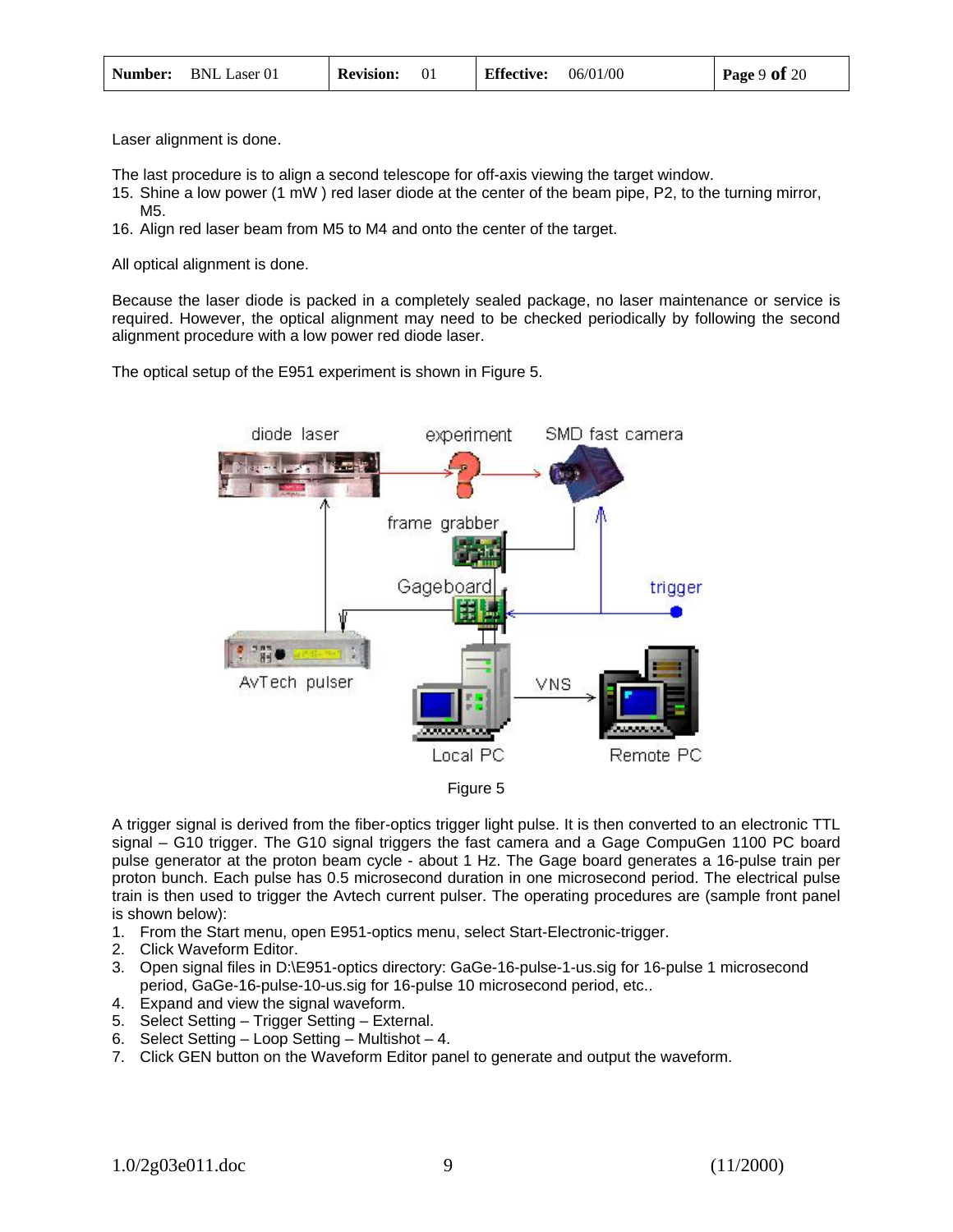| Vaveform Editor<br>View<br>Setting<br>Help<br>Edit<br>File |                                                        |                                       | $ \Box$ $\times$                   |
|------------------------------------------------------------|--------------------------------------------------------|---------------------------------------|------------------------------------|
|                                                            | Abort<br>Gen                                           | $CG1100$ Board 1 $\blacktriangledown$ | 20 MHz                             |
|                                                            |                                                        |                                       |                                    |
|                                                            |                                                        |                                       |                                    |
|                                                            |                                                        |                                       |                                    |
|                                                            |                                                        |                                       |                                    |
|                                                            |                                                        |                                       |                                    |
|                                                            |                                                        |                                       |                                    |
|                                                            |                                                        |                                       |                                    |
|                                                            |                                                        |                                       |                                    |
|                                                            |                                                        |                                       |                                    |
| Time Base: 1 uS/d                                          | Voltage Scale: 2VId                                    | <b>Signal File:</b><br><b>N/A</b>     |                                    |
|                                                            | <b>Generate Equation</b>                               |                                       | $\mathsf{I} \times$                |
| $ \Box$ $\times$ $\vert$                                   | Time / Duration                                        | Mode:<br>F(t) (in Voltage)            | CYC Mode                           |
| CCWIN 2.16<br>dela                                         | .0005m<br>5<br>1<br>.0005m                             |                                       | Stretch to<br>$\sigma$<br>Boundary |
| <b>FunctionGen</b>                                         | $\frac{2}{3}$<br>.0005m<br>.0005m<br>4                 |                                       | View                               |
| <b>WaveForm Edit</b>                                       | .0005m<br>5<br>.0005m<br>6<br>.0005m<br>$\overline{7}$ |                                       | Save                               |
| Configuration                                              | .0005m<br>8                                            |                                       | Save As                            |
|                                                            | <b>Equation File Name:</b><br>GaGe-1                   |                                       | $\vert$ ).<br>Cancel               |

Figure 6

The laser diode is driven by an Avtech current pulser model # AVOZ-A1A-B-N. This pulser is controlled by a LabView interface via an IEEE bus and is triggered by the Gage board. The operating procedures of the laser driver are (sample front panel is shown below):

- 1. From the Start menu, open E951-optics menu, select Start-laser-trigger. An Avtech-pulse.vi will initiate.
- 2. Set (or confirm) IEEE address to 8.
- 3. Set output voltage level to –20 volt.
- 4. Set (or confirm) trigger to External.
- 5. Set (or confirm) pulse width to 150 ns.
- 6. Initiate the pulser by running the vi once.
- 7. When proton beam is available, activate the laser interlock. Click the Output Status button to LASER ON and run the vi.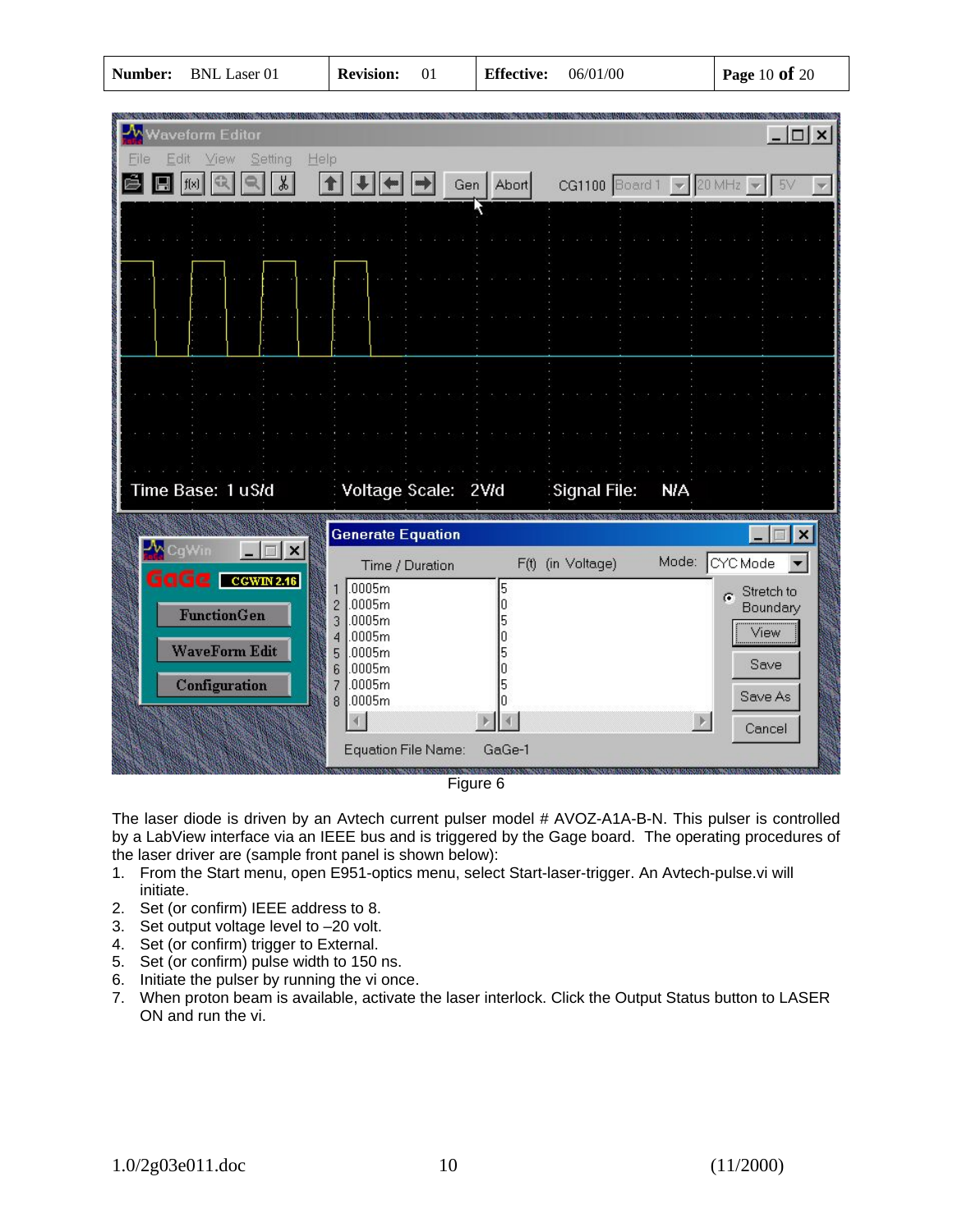| <b>Number:</b> BNL Laser 01 | <b>Revision:</b> |  | <b>Effective:</b> | 06/01/00 | Page 11 of 20 |
|-----------------------------|------------------|--|-------------------|----------|---------------|
|-----------------------------|------------------|--|-------------------|----------|---------------|

8. Laser is now ON and is firing 16 pulses, 150 ns duration per pulse, at the repetition rate of the proton beam – once every 5 minute.

| <b>E AvTech-pulse.vi</b>                                 | EEX                                      |
|----------------------------------------------------------|------------------------------------------|
| Edit Operate Tools Browse<br>File                        | Window<br>He<br>AVTAVR<br><b>BECAUSE</b> |
| 수 (원<br><b>IKO</b><br>Ш                                  | 24pt Application Font<br>START!          |
| Instr. Descriptor (GPIB::8)                              |                                          |
| GPIB::8                                                  |                                          |
| <b>Timing Parameters</b>                                 |                                          |
| <b>Trigger Source</b>                                    | Frequency (1 Hz)                         |
| External                                                 | $\frac{4}{3}$ 1.00                       |
| Delay (Ons)                                              | PW Mode                                  |
| $\frac{1}{2} 0.00$                                       | Normal                                   |
| Pulse Width (150 ns)                                     |                                          |
| ‡150.00n                                                 |                                          |
| <b>Amplitude Parameters</b>                              |                                          |
| Amplitude (-10.0 volt)                                   | <b>Amplitude Mode</b>                    |
| $\frac{4}{7}$ -10.00                                     | Normal                                   |
|                                                          |                                          |
|                                                          |                                          |
|                                                          | <b>Output Status (red is ON)</b>         |
| Laser ON                                                 |                                          |
|                                                          |                                          |
|                                                          | error out                                |
| error in (no error)                                      | status<br>code                           |
| status.<br>code<br>$\sqrt{2}$ $\frac{4}{7}$ d $\sqrt{0}$ | $d$ <sub>0</sub><br>$ \mathscr{I} $      |
| source                                                   | source                                   |
|                                                          |                                          |
|                                                          |                                          |
|                                                          |                                          |
|                                                          |                                          |

Figure 7

A fast CCD camera, SMD-64K1M that is also triggered by a trigger pulse arriving once every 5 minutes captures the image of the target. The camera has a dynamic range of 11-12 bit (4096) of resolution. Its operating procedures are (sample front panel is shown below):

- 1. From the Start menu, open E951-optics menu, select Start-fast-camera.
- 2. Click Acquire (the icon with a camera) once. System will then initiated.
- 3. Set Ext. Trig. to SYNC, Integ. Time to 0.001, gain to 1.0, and pause time to 0.
- 4. Double click on the Acquire button. Acquire Parameter menu will pop-up.
- 5. Check the Non-stop Acquire box. If single image viewing is preferred check the Raw Multi-Exposure box (the single image will be displayed in a nice rectangular window rather than in a tilted window).
- 6. Go to the main display menu. Select Tool-Options-Nonstop acquire display-image statistics submenu. Uncheck the Show Histogram and Show General Statistics boxes.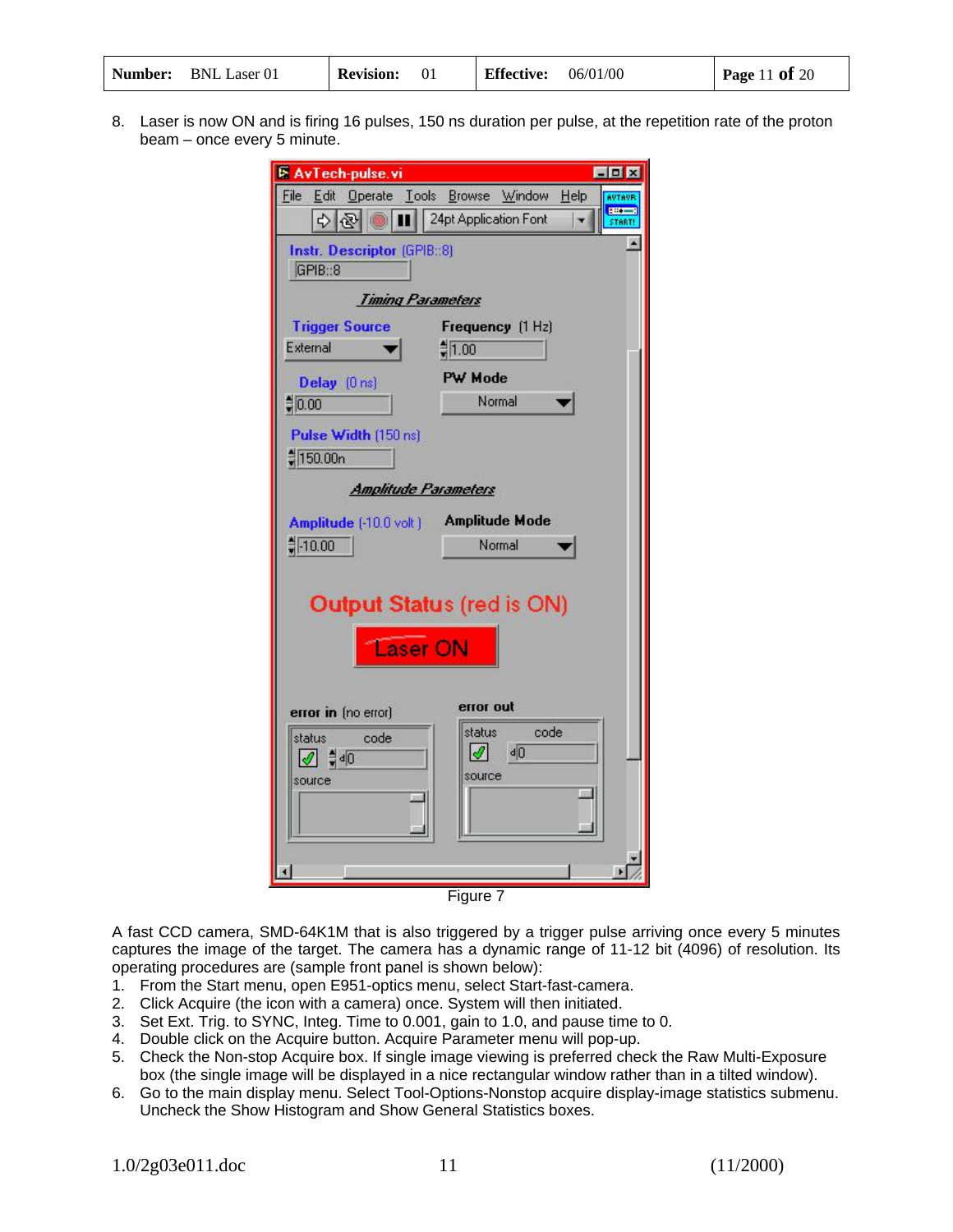|  | <b>Number:</b> BNL Laser 01 | <b>Revision:</b> |  | <b>Effective:</b> | 06/01/00 | <b>Page 12 of 20</b> |
|--|-----------------------------|------------------|--|-------------------|----------|----------------------|
|--|-----------------------------|------------------|--|-------------------|----------|----------------------|

7. Click OK. 16-image or a single image will be displayed in real time.

8. To save image: click File – Save As – check 12-bit option – type in the file name.



Figure 8

The system is now ready for the experiment. Display all front panels on the monitors and activate the VNS (virtual-Network-Computing) interface. A sample of the control/monitor panels is shown here.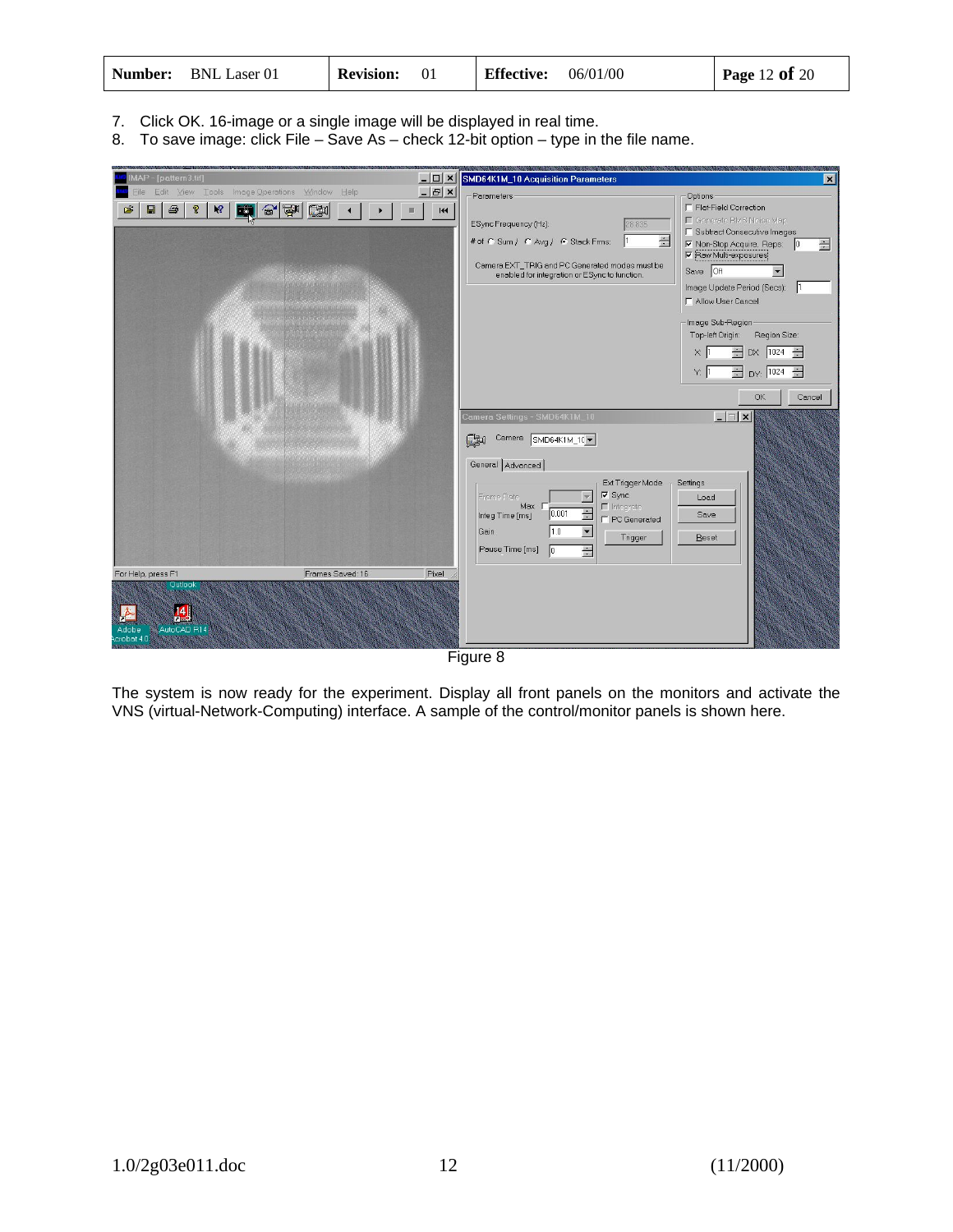

Detail on the characteristics of the laser is given in the following. Although this laser unit has 2 identical laser diodes each capable of emitting 7 Watt of power, only one laser diode is in used (bottom laser diode). The dc current-voltage-light and the ac voltage-light characteristics are shown in Figure 10(a). At the maximum pulse voltage of –20 volts, 12 Watts of peak power is emitted. However, the light intensity temporal profile varies with drive voltages, see Figure 10(b), and is of triangular shape.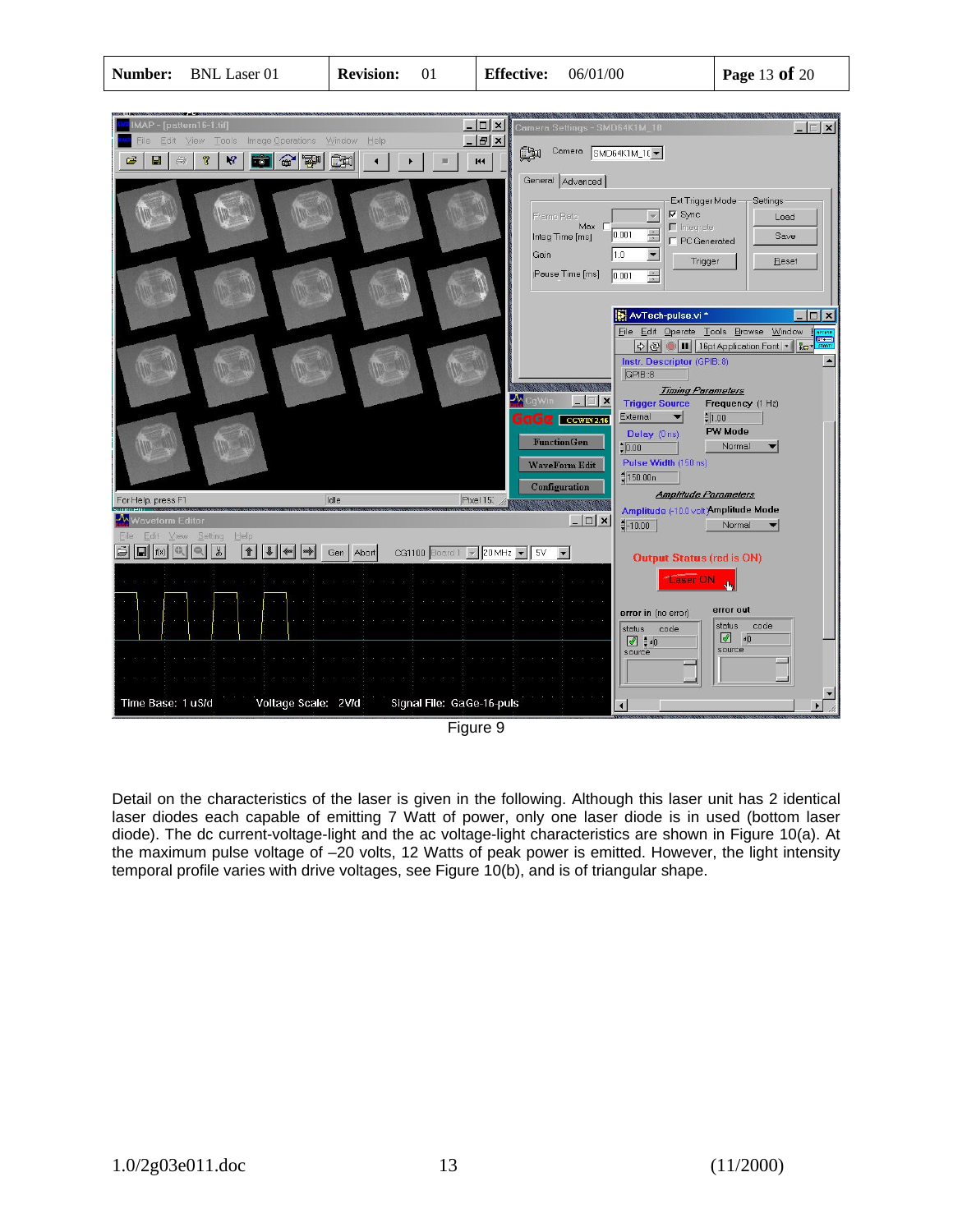voltage driver (maximum of 150 ns).







light intensity drops by a factor of 2 from the first to the third pulse. This light intensity drooping is also noticeable on the captured image, see Figure 9. However, the temporal shape of all 16 pulse is maintained - triangular. The phenomenon of light intensity drooping and triangular shaped temporal profile is a result of the limited electrical bandwidth of the laser and the limited pulse duration of the

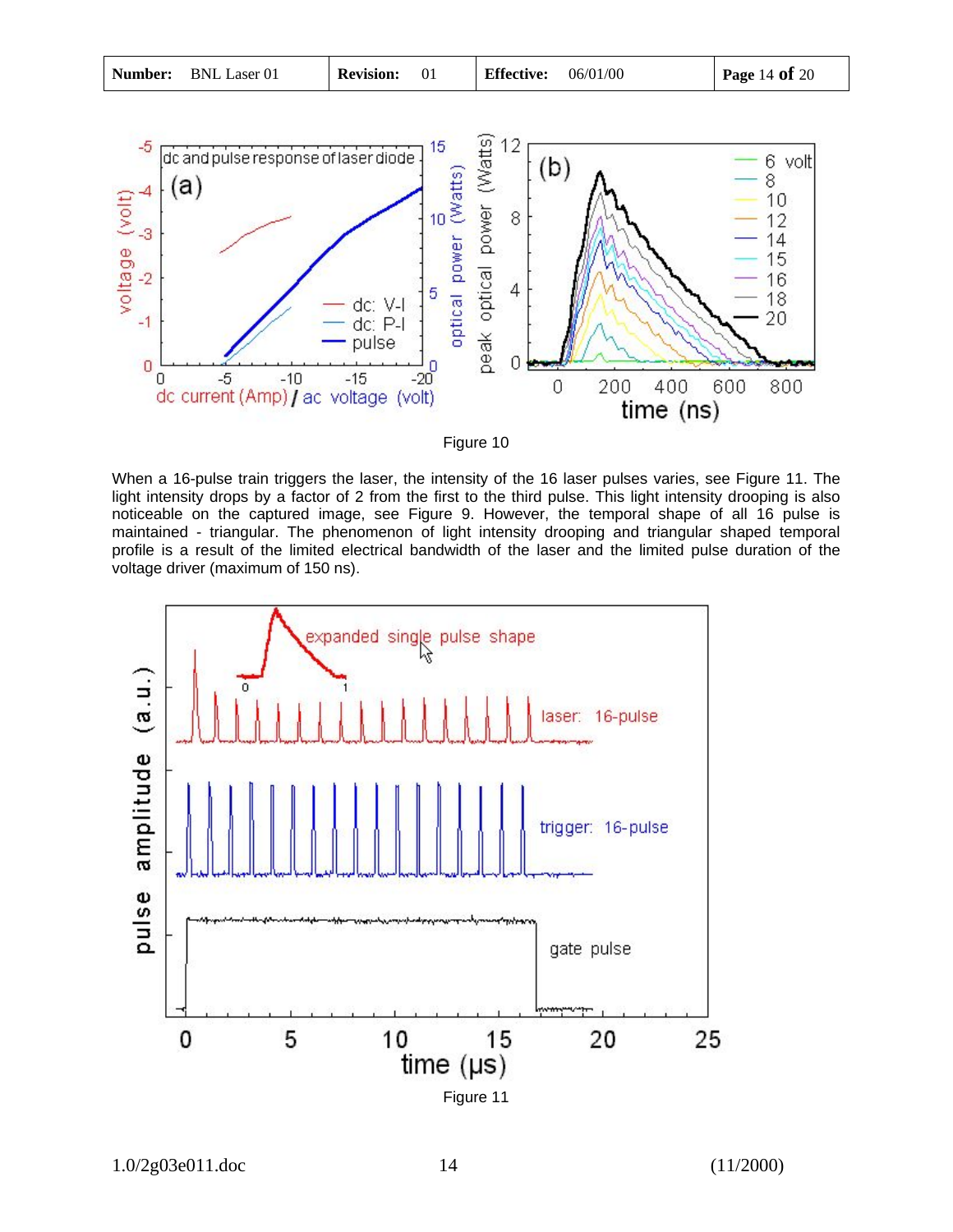|  | <b>Number:</b> BNL Laser 01 | <b>Revision:</b> |  | Effective: | 06/01/00 | Page 15 of 20 |
|--|-----------------------------|------------------|--|------------|----------|---------------|
|--|-----------------------------|------------------|--|------------|----------|---------------|

During the experiment if one needs to reduce the number of photons reaching the camera by reducing the pulse width or the pulse voltage of the laser driver, one should aware that either techniques produce nonlinear laser output intensity, as shown in Figure 12.



#### **CONFIGURATION CONTROL**

Prepare and attach a checklist to be used for configuration control of any protective housings, beam stops, beam enclosures, and any critical optics *(mirrors or lenses that could misdirect the beam and result in personnel hazard)*. Include entries to ensure placement of required signs and labels and status of interlock verification. Completed checklists must be posted at the laser location. The checklist does not have to be redone unless there has been a system modification, extended shutdown, or change of operations.

### **PERSONAL PROTECTIVE EQUIPMENT**

x Eye Wear Skin Protection

**Eye Wear:** All laser protective eyewear must be clearly labeled with the optical density and wavelength for which protection is afforded. Eyewear should be stored in a designated sanitary location. Color coding or other distinctive identification of laser protective eyewear is recommended in multi laser environments. Eyewear must be routinely checked for cleanliness and lens surface damage. **Skin Protection**: For UV lasers or lasers that may generate incidental UV in excess of maximum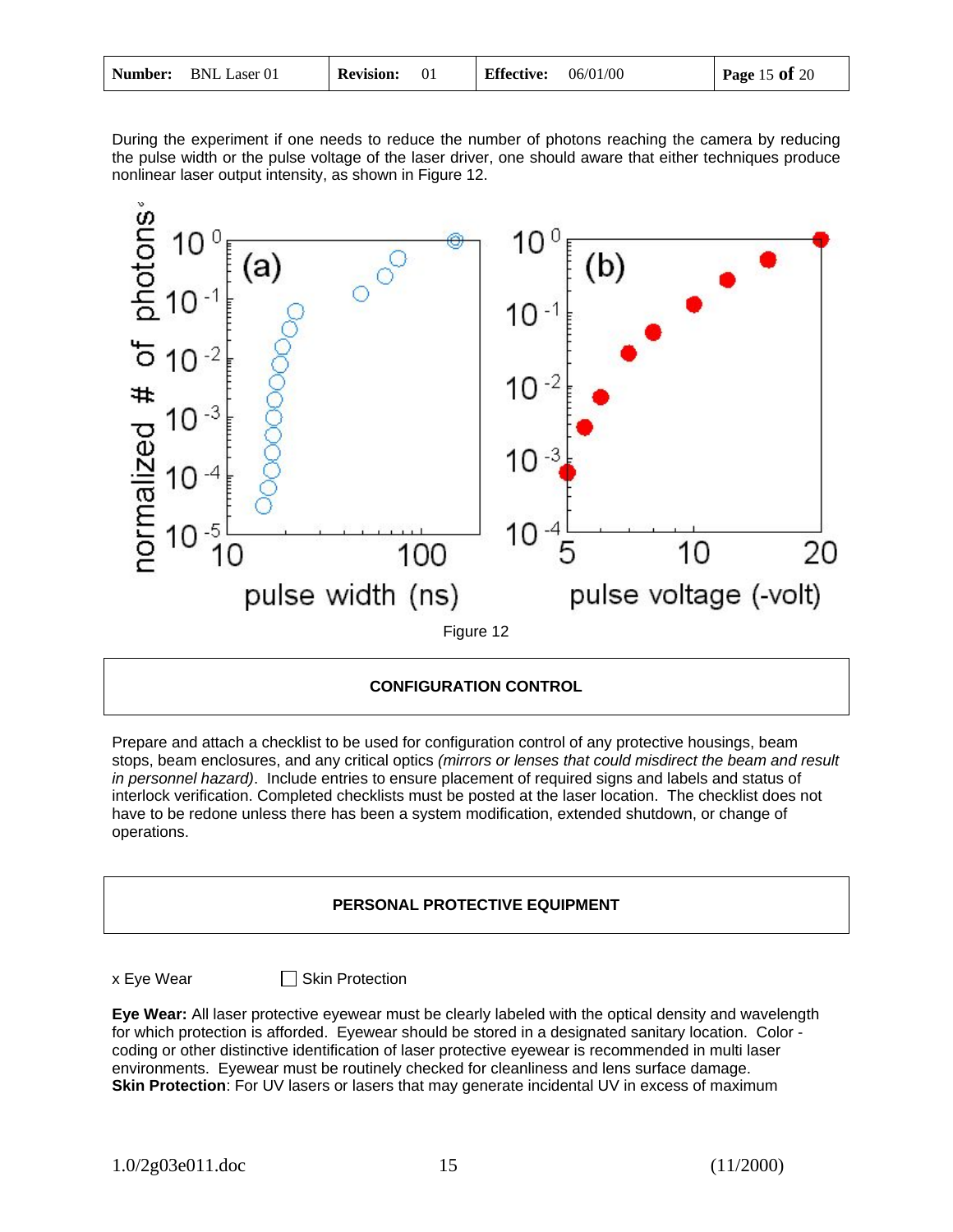| Number: | <b>BNL Laser 01</b> | <b>Revision:</b> |  | <b>Effective:</b> | 06/01/00 | <b>Page 16 of 20</b> |
|---------|---------------------|------------------|--|-------------------|----------|----------------------|
|---------|---------------------|------------------|--|-------------------|----------|----------------------|

permissible exposure (MPE), describe the nature of the hazard and the steps that will be taken to protect against the hazard.

| <b>EYE WEAR SPECIFICATIONS</b>         |                  |                                      |                                          |  |  |
|----------------------------------------|------------------|--------------------------------------|------------------------------------------|--|--|
| Laser System Eyewear<br>Identification | Wavelengths      | Intra-beam<br><b>Optical Density</b> | <b>Diffuse</b><br><b>Optical Density</b> |  |  |
| Edmund K53-291                         | $808 \text{ nm}$ | $3 - 4$                              |                                          |  |  |
| Edmund K38-218                         | $635 \text{ nm}$ | >5                                   |                                          |  |  |
|                                        |                  |                                      |                                          |  |  |

Define eyewear optical density requirements by calculation or manufacturer reference and list other factors considered for eyewear selection. The BNL Laser Safety Officer will assist with any required calculations.

1. For invisible beams, eye protection against the full beam must be worn at all times unless the beam is fully enclosed.

2. For visible beams, eye protection against the full beam must be worn at all times during gross beam alignment.

3. Where hazardous diffuse reflections are possible, eye protection with an adequate Optical Density for diffuse reflections must be worn within the nominal hazard zone at all times.

4. If you need to operate the laser without wearing eye protection against all wavelengths present, explain the precautions that will be taken to prevent eye injury.

# **TRAINING**

#### **LASER SAFETY TRAINING**

Laser Operators must complete sufficient training to assure that they can identify and control the risks presented by the laser systems they use. Owners/Operators and Qualified Laser Operators must complete the BNL World Wide Web based training course (BNL course #HP-IND-011).

Qualified Laser Operators must also complete system-specific orientation with the system owner/operator. **System-specific training must be documented with a checklist that includes** 

- Trainee name and signature
- Owner/Operator signature
- Date

Brief list of topics covered

- Review of this program documentation
- Review of SOPs

All laser safety training must be repeated every two years.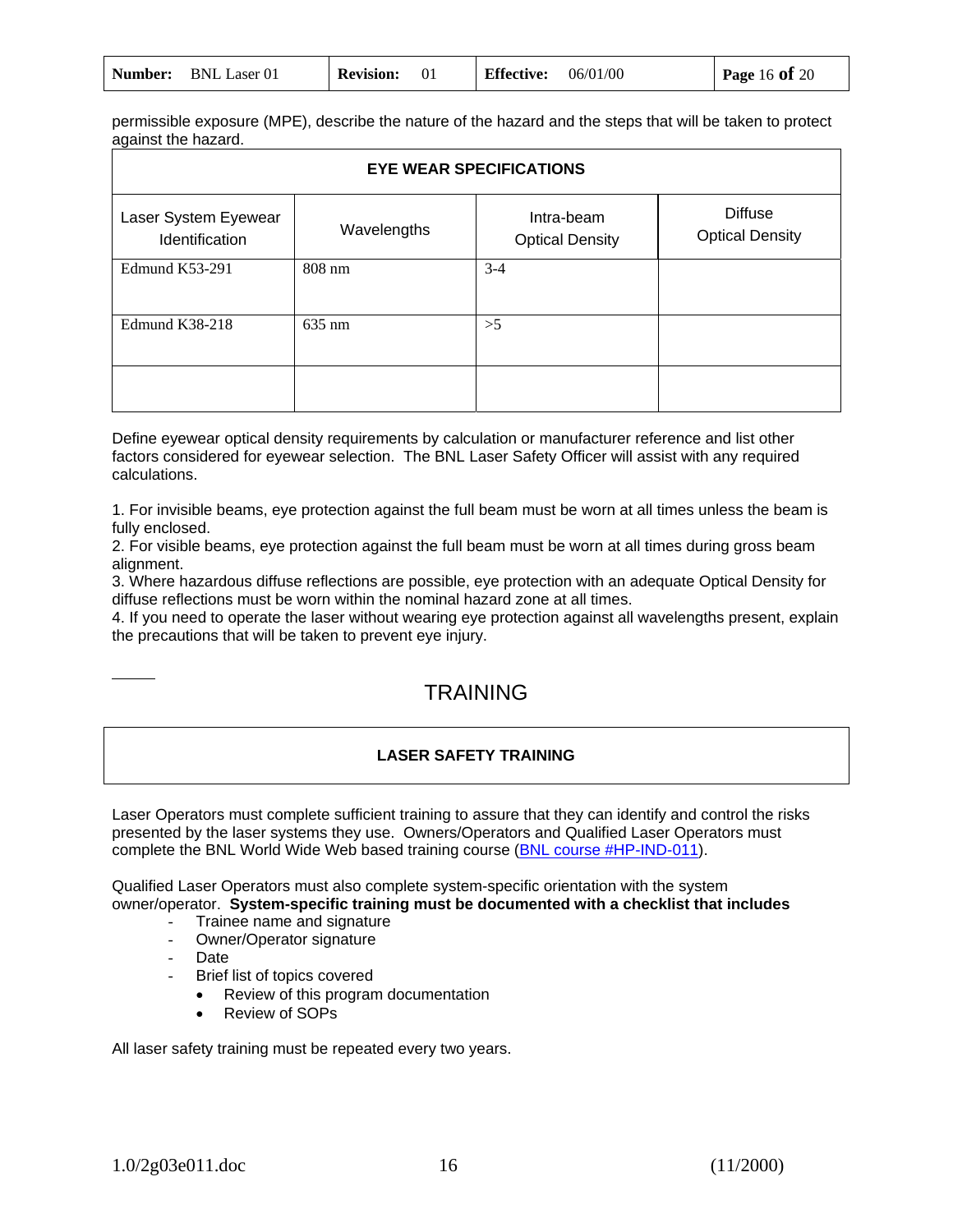| 06/01/00<br><b>Number:</b> BNL Laser 01<br><b>Effective:</b><br><b>Revision:</b> | <b>Page 17 of 20</b> |
|----------------------------------------------------------------------------------|----------------------|
|----------------------------------------------------------------------------------|----------------------|

### **MEDICAL SURVEILLANCE**

Operators of ANSI Class 3b and 4 laser systems must complete a baseline medical eye examination prior to laser system operation. Any qualified ophthalmologist may complete this exam. BNL has arranged for this service from the following local physicians:

| Dr. Charles Rothberg<br>331 East Main St.<br>Patchogue, NY 11772 | The Ophthalmic Center<br>Dr. Basilice<br>3400 Nesconset Highway<br>East Setauket, NY 11733 | East End Eye Associates<br>Dr. Sherin<br>669 Whiskey Road<br>Ridge, NY 11961 |
|------------------------------------------------------------------|--------------------------------------------------------------------------------------------|------------------------------------------------------------------------------|
| 631 758-5300                                                     | 631 751-2020                                                                               | 631 369-0777                                                                 |
| \$65 per exam                                                    | \$60 per exam                                                                              | \$125 per exam                                                               |

Personnel using physicians other than those listed must have their examination records forwarded to the BNL Occupational Medicine Clinic.

### FEEDBACK AND IMPROVEMENT

Comments and suggestions for improvement should be directed to BNL-Laser Safety Officer, Chris Weilandics (X2593; weil@bnl.gov).

# LASER USER QUALIFICATION

Personnel qualified to work with this laser system are listed below. These Qualified Laser Operators must understand the information and conform to the requirements contained in this document. For training and medical surveillance, enter the date of completion.

### **Qualified Laser Operators:**

| <b>Basic Laser</b><br>Training | Job-Specific<br>Training | Medical<br>Surveillance | <b>Printed Name</b> | Signature | Owner/Oper.<br>Initial/date |
|--------------------------------|--------------------------|-------------------------|---------------------|-----------|-----------------------------|
| 10/25/00                       | X                        | 2001                    | Thomas Tsang        |           |                             |
| 4/26/99                        | X                        | 1999                    | Harold Kirk         |           |                             |
|                                |                          |                         |                     |           |                             |
|                                |                          |                         |                     |           |                             |
|                                |                          |                         |                     |           |                             |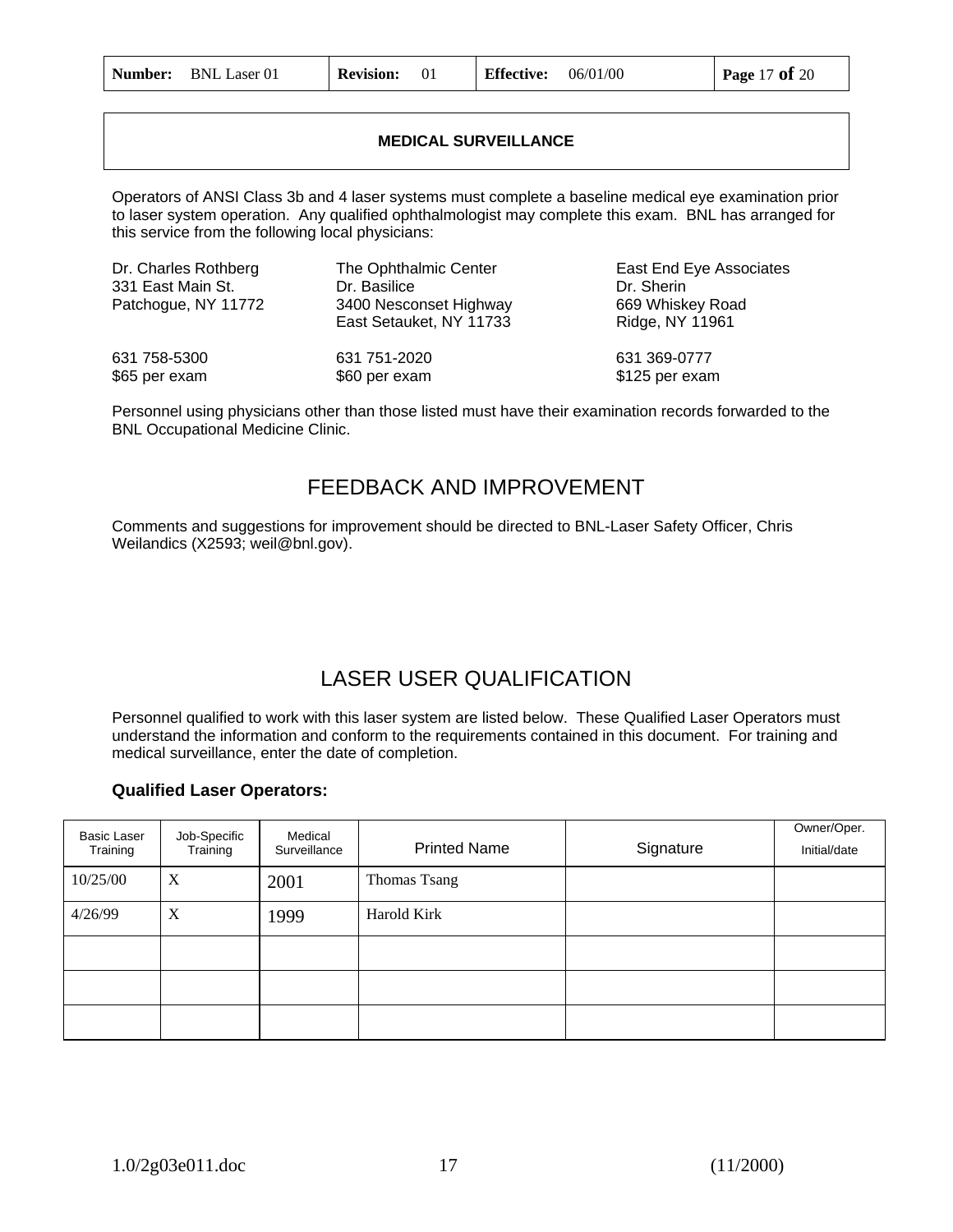Appendix A: Laser interlock test procedure

Two individuals, one stands outside the A3 gate near the SW2 switch and another at the SW4 switch. Two way radios. One for each individual.

In each step, one person performs task. The other is making observations and reporting back.

Testing laser interlock:

When the A3 gate is not in reset mode, the ac line power of the laser driver is disabled. When the AGS operator reset the A3 gate, the ac line power of the laser can be enabled.

- 1. When the A3 gate is opened by one person the other person should observe the ac power to the laser driver (at SW4 location) drops.
- 2. When the A3 gate is reset by an AGS authorized personnel, the other person should observe the ac power to the laser drive (at SW4 location) enabled.

Appendix B: Shutter testing procedure. (by Marc Montemagno) *Not required in this beam run*.

Note: In each step, the first person mentioned is the one performing a task. The other two people are making observations and reporting back.

Note: One person should be in charge of running the test, while the other two report back. This is to ensure that no steps are missed.

1. Refer to Figure 6.

2. One person should be placed just within the entrance by SW1, the second just outside the entrance by SW2, the third by the main control panel by SW4.

- 3. Close door.
- 4. Check all boxes, SW1, SW2, SW3 and SW4, ensure that all LEDs are off.
- 5. Person inside check that the shutter is in the closed position.

6. Person inside – attempt to open the shutter by pressing the shutter open button on SW3. Shutter should *not* open.

7. Person main unit – attempt to open shutter by pressing the shutter open button on SW4. Shutter should *not* open.

8. Person inside – press internal interlock button on SW1. Enable and interlock LEDs should light. Person outside – should only see the interlock LED on SW2. Yellow flashing. Person main unit – should see all LEDs off.

9. Person inside – go to SW3 and press shutter open button. Blue LED should light and shutter should open.

 Person outside – no change. Person main unit – Blue shutter open LED should light.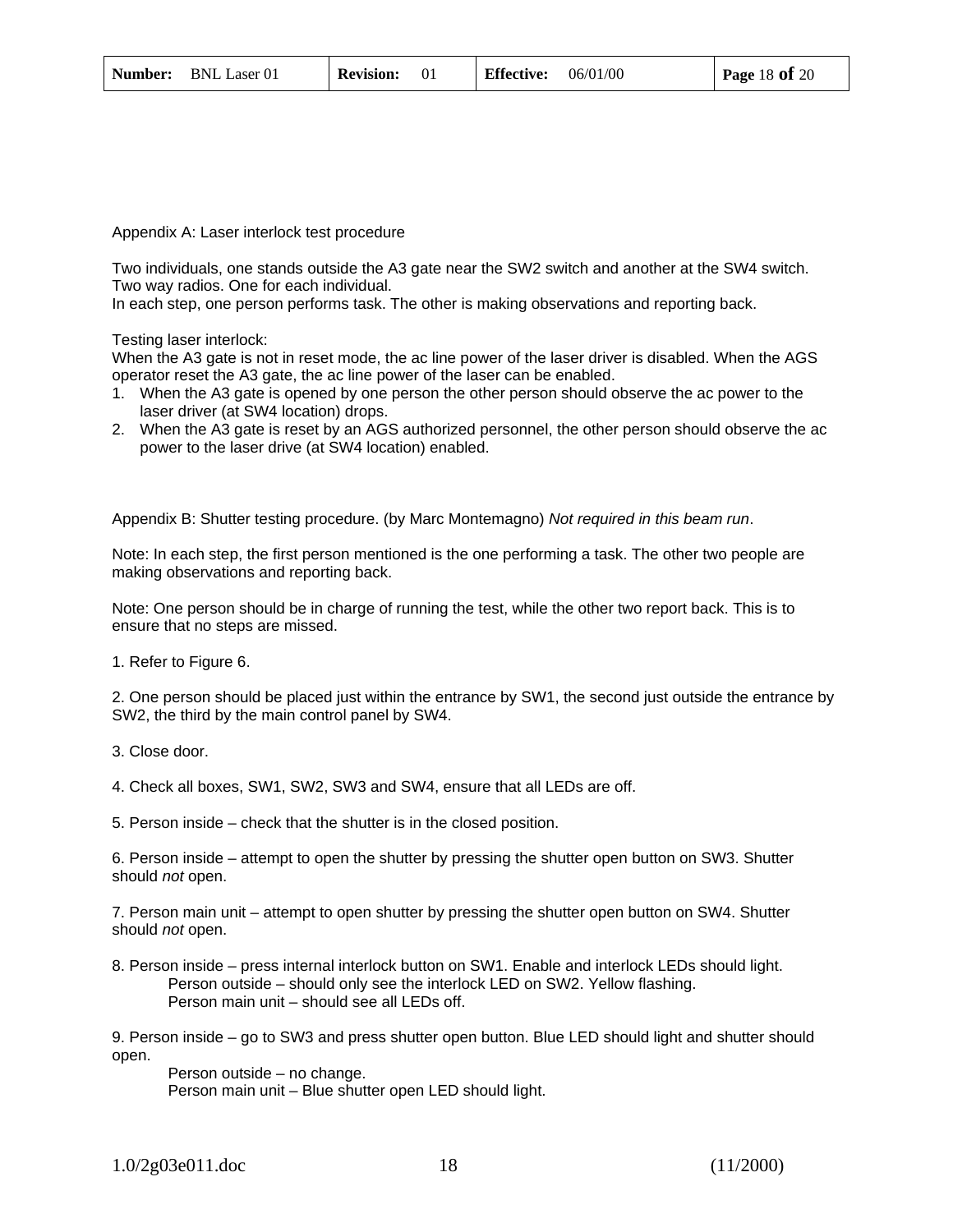| <b>Number:</b> NSLS Laser 01 | <b>Revision:</b> | 06/01/00<br><b>Effective:</b> | <b>Page 19 of 20</b> |
|------------------------------|------------------|-------------------------------|----------------------|
|------------------------------|------------------|-------------------------------|----------------------|

10. Person main – press shutter close button. Blue LED should stay on. Person outside – no change Person inside – shutter should stay open. Blue LED should stay on.

11. Person inside – close the shutter by pushing the close button on SW3. Blue LED should go out and the shutter should close.

 Person main – Blue LED should go out. Person outside – no change.

- 12. Person main press the shutter open button on SW4. Should have no effect. Person inside – observe that the shutter did *not* open. Person outside – no change.
- 13. Person inside press the shutter open button on SW3. Blue LED should light. Person main – Blue LED should light. Person outside – no change.
- 14. Person outside open door. LEDs on both SW1 and SW2 should go out. Person inside – Shutter should close and both LEDs on SW3 should go out. Person main – Both LEDs should be off.

15. Person outside – close door. All LEDs should still be out at SW1 and SW2. Person inside – attempt to open the shutter by pressing the open button. Shutter should remain closed. Both LEDs should still be out on SW3.

Person main – both LEDs should still be out on SW4.

16. Person main – press the shutter open button on SW4. LEDs should remain off. Person inside – observe that the shutter did *not* open. LEDs should remain off. Person outside – ensure that all LEDs remained off on SW1 and SW2.

17. Person outside – press the outside interlock button on SW2. Both LEDs should light on SW2. Interlock LED, flashing yellow, should light on SW1.

 Person main – the enable LED should be on, flashing yellow on SW4. Person inside – Both LEDs should be out on SW3.

- 18. Person main press the shutter open button on SW4. Blue LED should light. Person inside – the shutter should open and the blue LED should light on SW3. Person outside – no change.
- 19. Person main press the shutter close button on SW4. The blue LED should turn off. Person inside – the shutter should close and the blue LED should turn off. Person outside – no change.
- 20. Person inside press the shutter open button on SW3. The shutter should *not* open. Both LEDs should still be out. Person main – the blue LED should remain off. The enable LED should still blink. Person outside – no change.
- 21. Person main press the shutter open button. The blue LED should light on SW4. Person inside – the shutter should open and the blue LED should light on SW3. Person outside – no change.
- 22. Person outside open the door. All LEDs should go out on both SW1 and SW2. Person inside – the shutter should close and all LEDs should be off. Person main – all LEDs should go out on SW4.